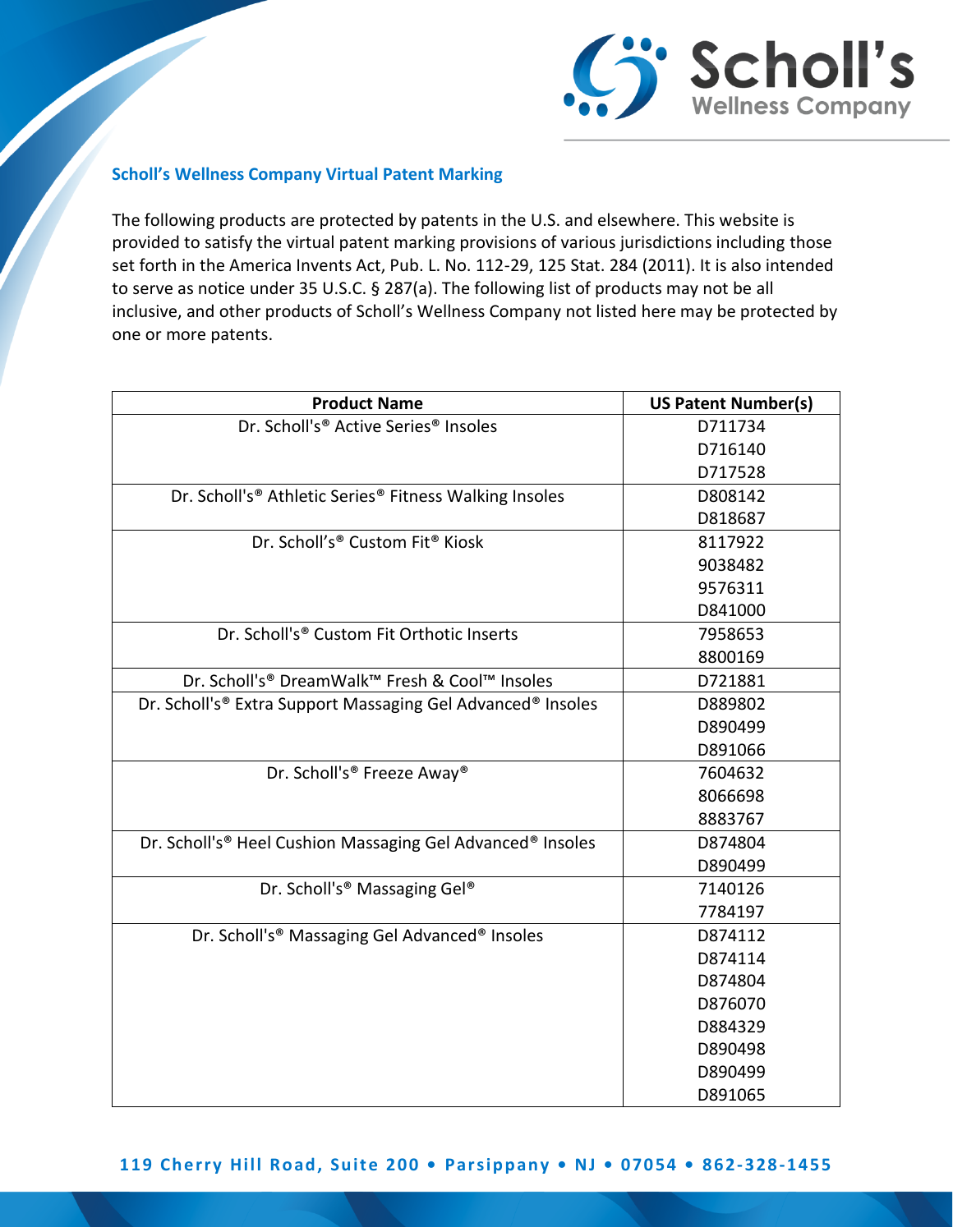

| Dr. Scholl's® Massaging Gel® Extra Support Insoles                    | D601786 |
|-----------------------------------------------------------------------|---------|
|                                                                       | D617087 |
| Dr. Scholl's® Massaging Gel® Sport Insoles                            | D646474 |
| Dr. Scholl's® Massaging Gel® Ultra Thin                               | D628371 |
| Dr. Scholl's® Massaging Gel® Arch Supports                            | 7685744 |
| Dr. Scholl's® Memory Fit Massaging Gel Advanced® Insoles              | D874112 |
|                                                                       | D874114 |
|                                                                       | D874804 |
|                                                                       | D876070 |
|                                                                       | D884329 |
|                                                                       | D890498 |
|                                                                       | D890499 |
|                                                                       | D891065 |
| Dr. Scholl's® Odor-X® Ultracool for Men                               | D721478 |
| Dr. Scholl's® Odor-X® Odor Fighting Spray Powder                      | 7078023 |
| Dr. Scholl's® Pain Relief Orthotics for Plantar Fasciitis             | D827270 |
|                                                                       | D827271 |
|                                                                       | D827272 |
|                                                                       | D827999 |
|                                                                       | D833132 |
| Dr. Scholl's® P.R.O. Pain Relief Orthotics for Arch                   | D750879 |
| Dr. Scholl's® P.R.O. Pain Relief Orthotics for Arthritis              | 8479413 |
|                                                                       | D602238 |
|                                                                       | D617086 |
|                                                                       | D689276 |
| Dr. Scholl's® P.R.O. Pain Relief Orthotics for Ball of Foot           | 7159342 |
|                                                                       | 7506459 |
| Dr. Scholl's® P.R.O. Pain Relief Orthotics for Heel                   | D675412 |
| Dr. Scholl's <sup>®</sup> P.R.O. Pain Relief Orthotics for Lower Back | 6915598 |
|                                                                       | D642453 |
|                                                                       | D664754 |
| Dr. Scholl's <sup>®</sup> P.R.O. Pain Relief Orthotics for Kee Pain   | D665566 |
|                                                                       | D858969 |
| Dr. Scholl's® Skin Tag Remover                                        | 8506560 |
| Dr. Scholl's® Smooth My Sole®                                         | D643153 |
| Dr. Scholl's® Sport Massaging Gel Advanced® Insoles                   | D874111 |
|                                                                       | D874113 |
|                                                                       | D874805 |
|                                                                       | D879442 |
|                                                                       | D890499 |
| Dr. Scholl's® Stylish Step™ Hidden Arch® Supports                     | D641146 |